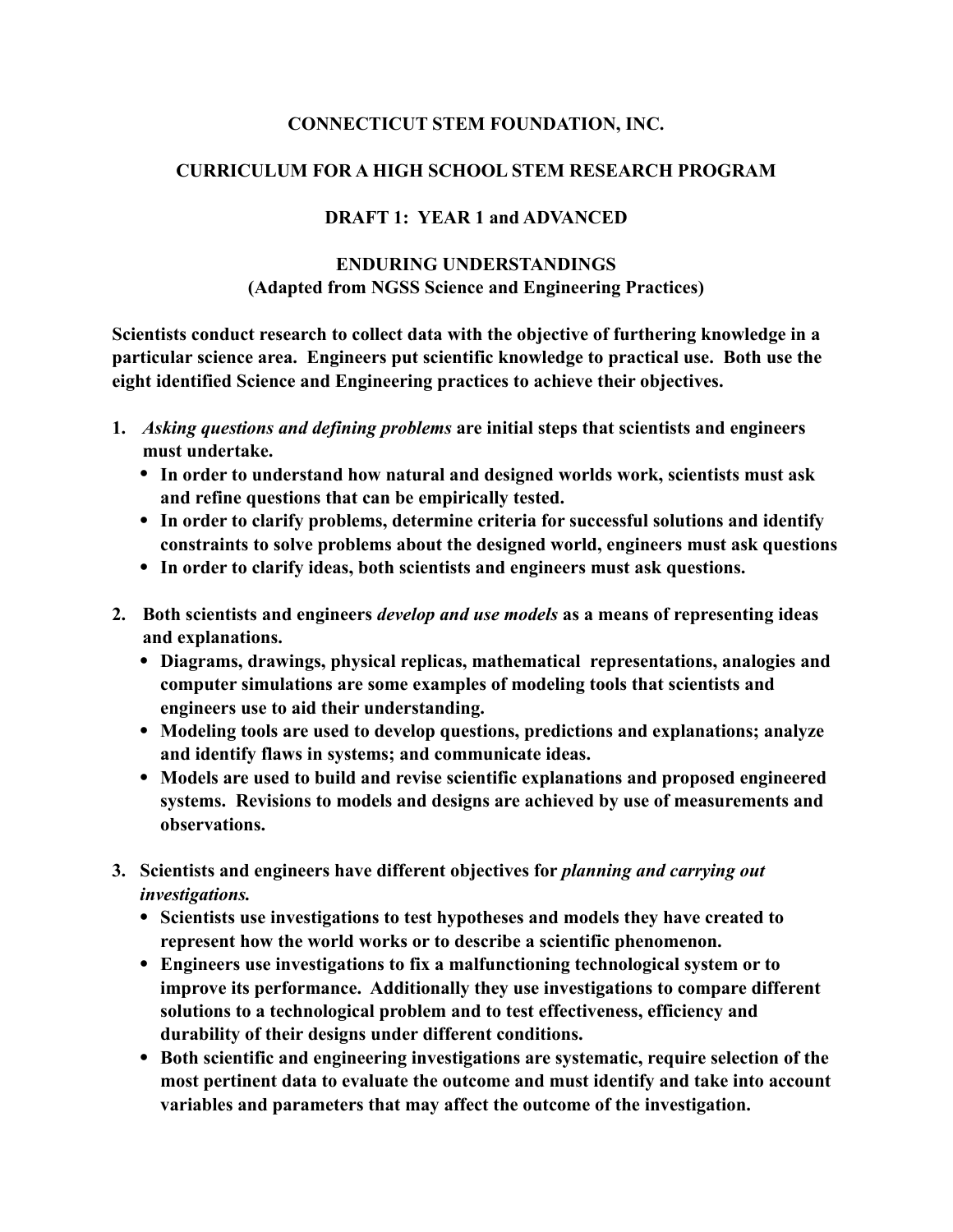- **4. Proper** *analysis and interpretation of data* **is necessary for scientists to draw accurate conclusions and for engineers to make informed decisions regarding the optimal engineering design.** 
	- **• Both scientists and engineers use tabulation, graphing, visualization and statistical analysis to organize and interpret the raw data collected.**
	- **• Scientists evaluate experimental data look for relevant features and patterns, to identify sources of error in the investigation and to determine the degree of certainty in the results.**
	- **• Engineers use data to assess the degree of performance of the design and to compare the effectiveness of various designs.**
- **5. Both scientists and engineers** *use mathematics and computational thinking* **to predict the behavior of systems and to test the validity of these predictions.** 
	- **• Scientists and engineers use mathematics and computational thinking to represent physical variables and the relationships among these variables.**
	- **• Scientists and engineers use mathematics and computational thinking to construct simulations and solve equations. Additionally these tools are used to recognize, express and apply quantitative relationships.**
	- **• Despite the differences in how mathematics and computational thinking are used by scientists and engineers, there is an interdependence: Engineers apply the mathematical forms of scientific theories and scientists use information technologies developed by engineers. Thus both scientists and engineers are able to successfully carry out investigations and analyses and build complex systems that might not be possible without this synergy.**
- **6. Scientists** *construct explanations* **for the causes of phenomena, whereas engineers** *design solutions* **to solve problems.** 
	- **• Scientists develop theories to explain observed phenomena. A scientist will test a theory and make adjustment to the theory, based on the outcome of the experiment. This process continues until testing the theory yields the same outcome multiple times and explains the phenomenon better than previous theories. At this point the theory is accepted.**
	- **• Engineers use scientific knowledge and accepted scientific models to design solutions to problems. Engineers develop and test multiple solutions and select the optimum solution based on various considerations or criteria, such as function, feasibility, cost, safety, aesthetics, and legal restrictions.**
- **7. Scientists** *engage in argument from evidence* **in order to reach agreements and arrive at the best explanation. Engineers** *engage in argument from evidence* **in order to determine the best solution to a design problem.** 
	- **• Evidence-based arguments are used by both scientists and engineers when listening to, comparing and evaluating competing ideas and methods.**